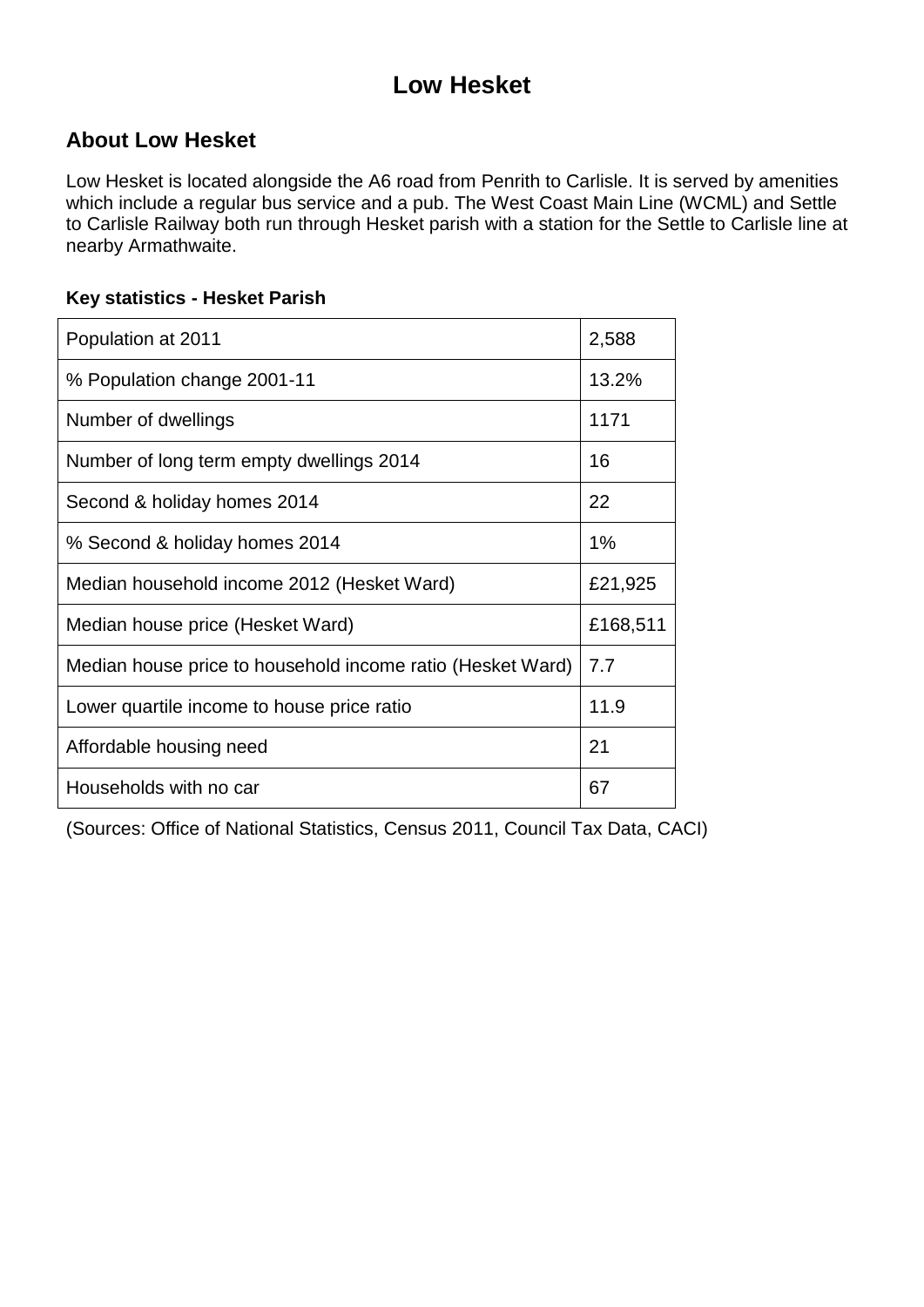### **Map showing sites in Low Hesket**

Blue boundary - Preferred sites proposed for allocation Red boundary - Sites assessed and not proposed for allocation

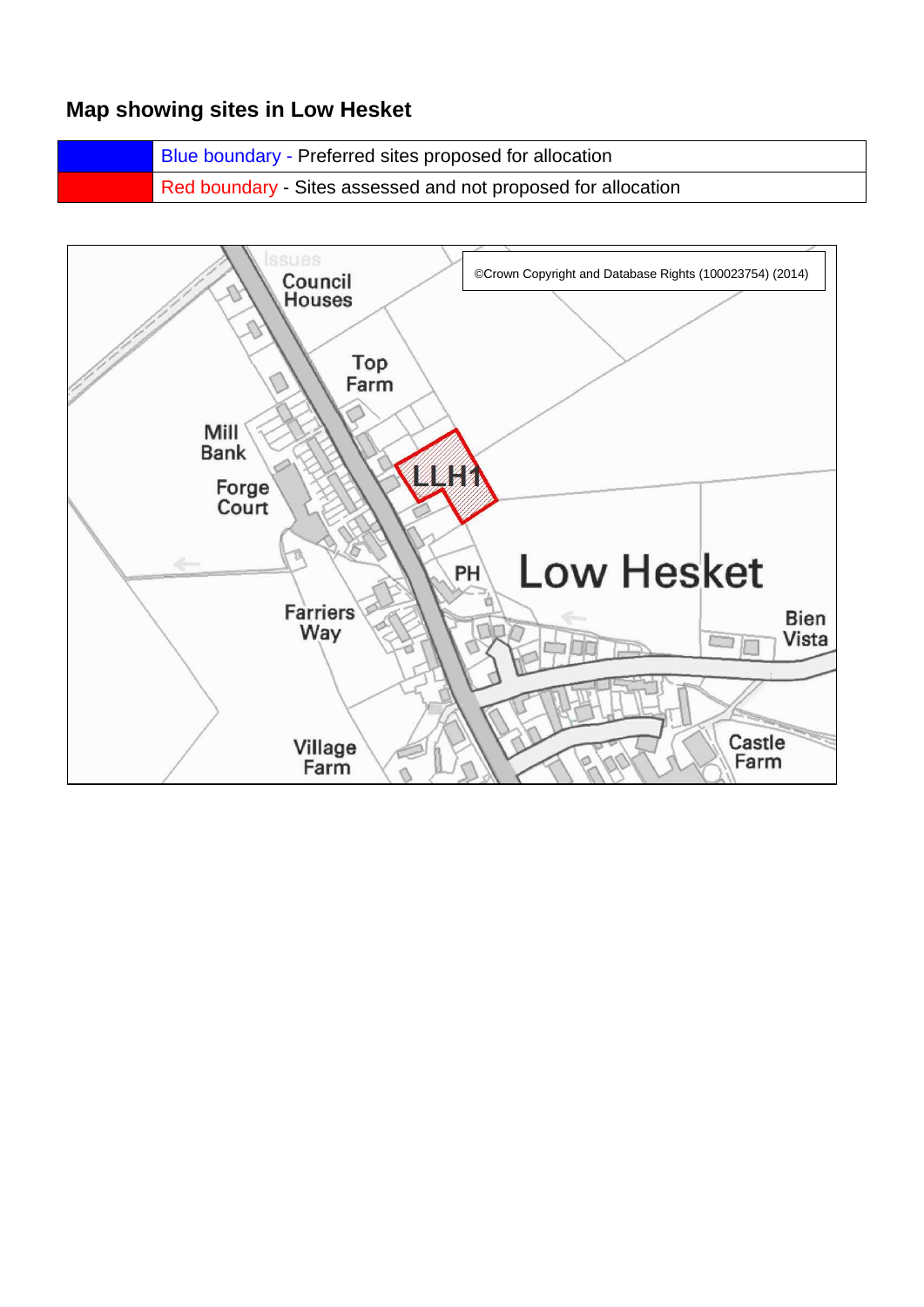## **Site Assessments**

# **LLH1 - Land to rear of Holly House, Low Hesket**



| LLH1 - Land to rear of Holly House, Low Hesket |                                                                                                                                                                                                                     |  |
|------------------------------------------------|---------------------------------------------------------------------------------------------------------------------------------------------------------------------------------------------------------------------|--|
| Is this site proposed for<br>development?      | <b>No</b>                                                                                                                                                                                                           |  |
| <b>Size</b>                                    | 0.35 hectares                                                                                                                                                                                                       |  |
| <b>Potential Number of Houses</b>              | 11                                                                                                                                                                                                                  |  |
| Brownfield?                                    | <b>No</b>                                                                                                                                                                                                           |  |
| <b>Description</b>                             | This is a greenfield site. The site is sloping. Neighbouring<br>uses are agricultural fields to the north, east and south<br>and residential to the west. A suitable access to the site<br>would have to be sought. |  |
| Is the site suitable?                          | No. The topography of the site would make it difficult to<br>develop.                                                                                                                                               |  |
| Is the site available?                         | The site has been confirmed as available.                                                                                                                                                                           |  |
| Is the site achievable?                        | No.                                                                                                                                                                                                                 |  |
| When will the site be developed?               | No live / extant residential applications on the site.                                                                                                                                                              |  |
| <b>Issues/Constraints</b>                      | <b>Positive considerations</b>                                                                                                                                                                                      |  |
|                                                | Site not within flood zones 2 or 3.<br>$\bullet$                                                                                                                                                                    |  |
|                                                | No Scheduled Ancient Monuments within 250m of<br>site.                                                                                                                                                              |  |
|                                                | No environmental designations within 250m of<br>site.                                                                                                                                                               |  |